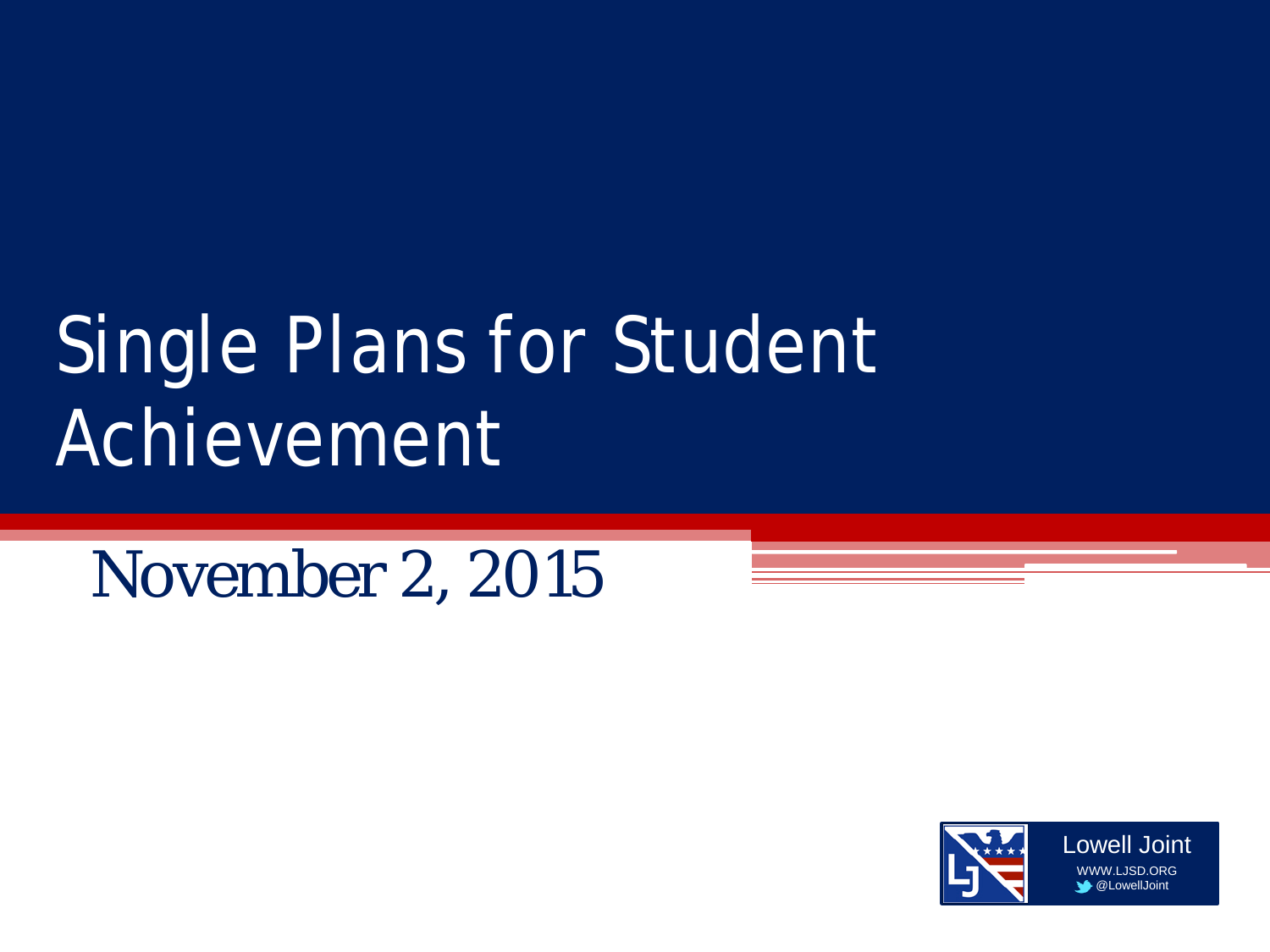### Continuous Improvement Process

- Analyze the Data
- Complete an Analysis of Educational Research-Based Practices
- **Identify Areas for Growth**
- Prioritize Needs (Critical Findings)
- Analyze Antecedents
- Develop Action Plans for improvement
- Submit Plans for approval (SSC, DELAC, and Board)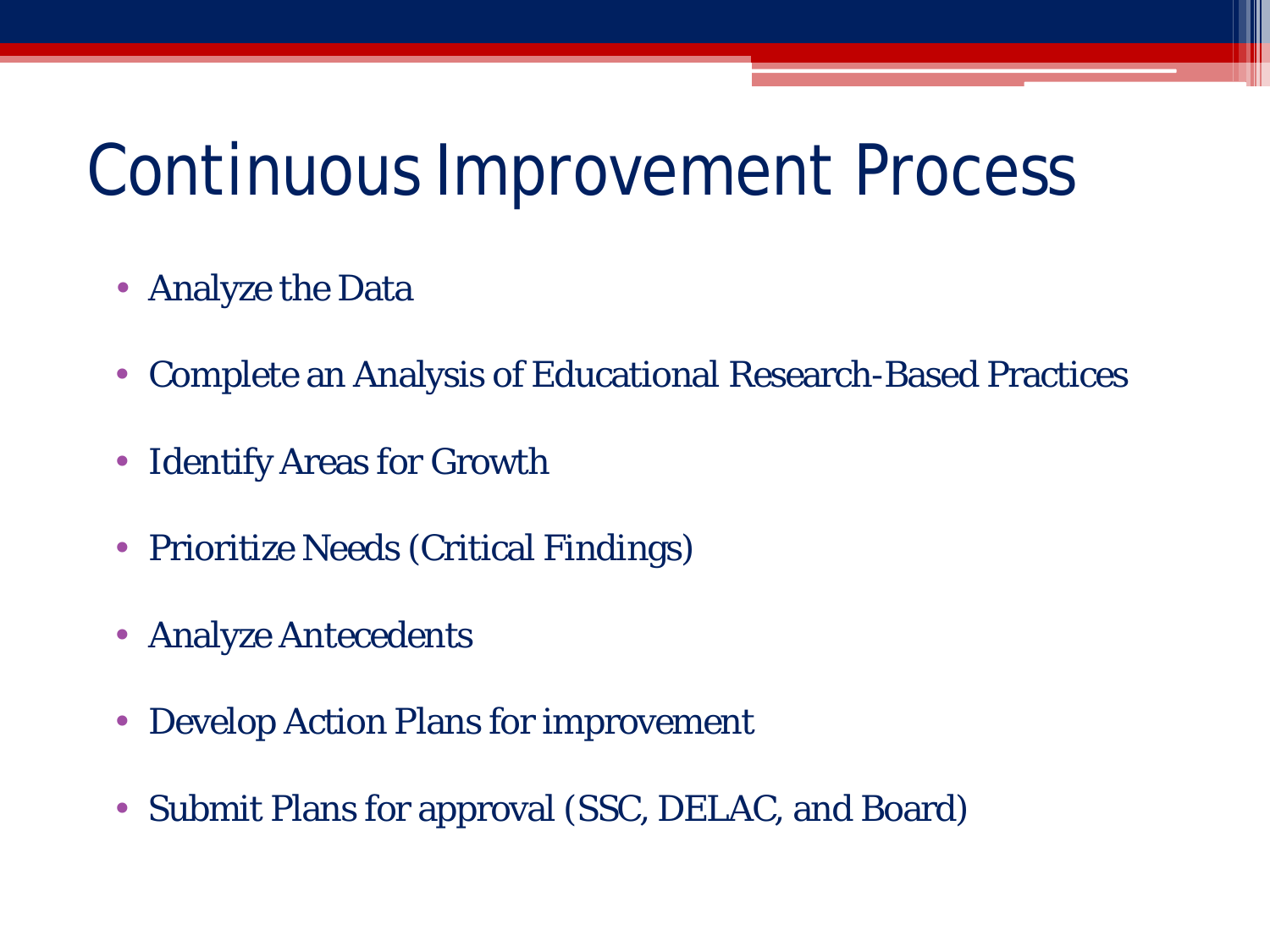### Board Goal: Academic Excellence

| <b>El Portal</b>       | Reading                                     | Increase in Lexile Levels each trimester<br>$\bullet$                                                                       |
|------------------------|---------------------------------------------|-----------------------------------------------------------------------------------------------------------------------------|
|                        | Enrichment                                  | 80% of students will participate by 3rd<br>$\bullet$<br><b>Trimester</b>                                                    |
| Jordan                 | Reading                                     | Increase 3% on CAASPP<br>$\bullet$                                                                                          |
|                        | <b>Units of Study</b>                       | Three units in ELA<br>$\bullet$                                                                                             |
| <b>Macy</b>            | <b>Mathematics</b>                          | Increase of 4 <sup>th</sup> graders scoring in the area<br>$\bullet$<br>of Communication-Reasoning in Math on<br>the CAASPP |
| <b>Meadow Green</b>    | Reading                                     | Increase in Lexile Levels each trimester<br>$\bullet$                                                                       |
|                        | Math                                        | Increase 5% on the CAASPP<br>$\bullet$                                                                                      |
| Olita                  | Reading                                     | Reduce the % of students scoring "Below<br>$\bullet$<br>Standard" for Close Reading and<br>Comprehension                    |
|                        | Implementation of<br><b>State Standards</b> | Increase the percentage of teachers that<br>$\bullet$<br>feel comfortable implementing the new<br>State Standards           |
| <b>Rancho-Starbuck</b> | Math                                        | Increase overall math scores on the<br>$\bullet$<br><b>CAASPP</b>                                                           |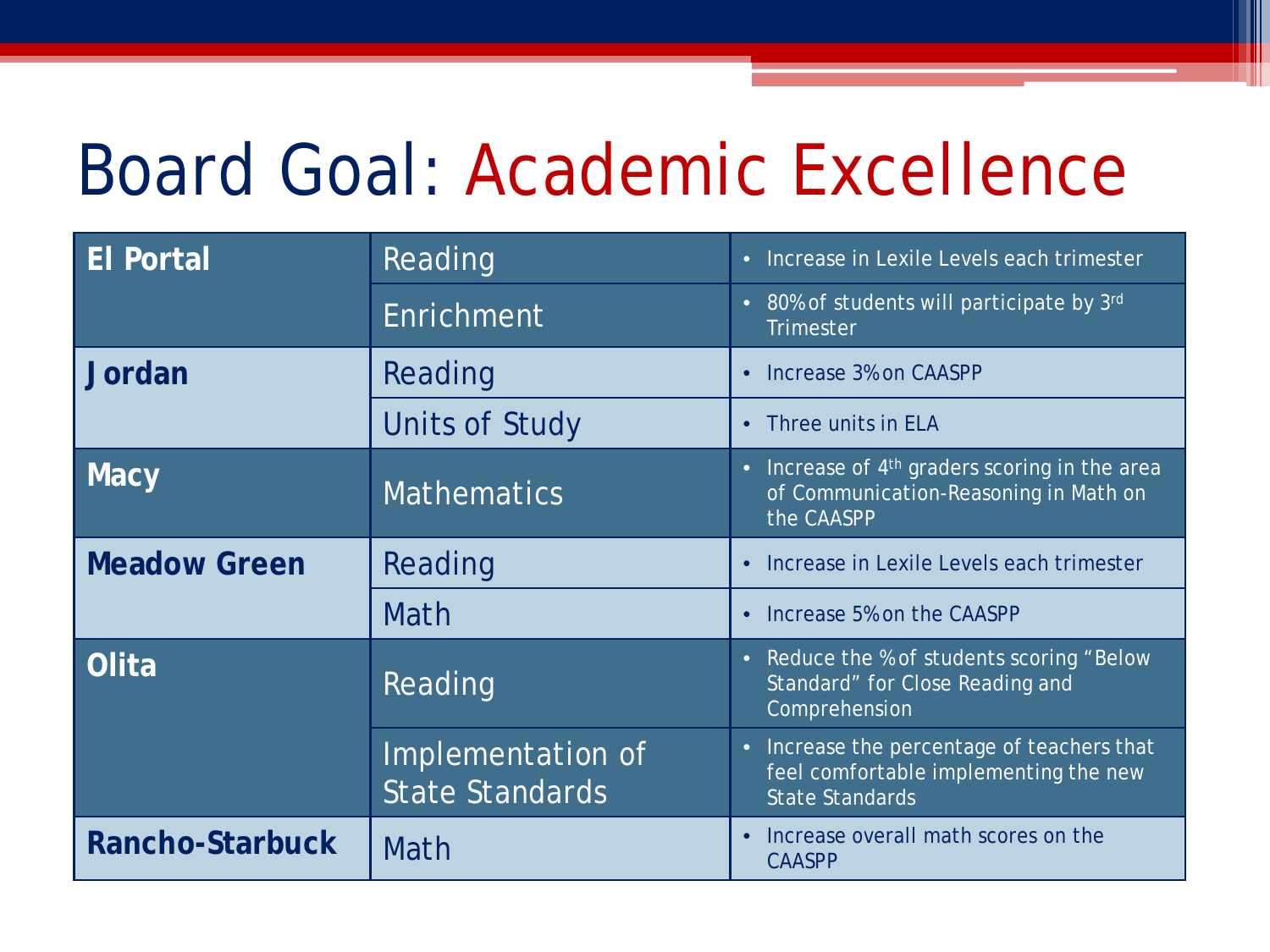#### Board Goal: Safe and Respectful Environment

| Jordan              | <b>Chronic Absenteeism</b>     | Decrease the percentage of students that<br>$\bullet$<br>miss 10% or more of the school year                                                                                                         |
|---------------------|--------------------------------|------------------------------------------------------------------------------------------------------------------------------------------------------------------------------------------------------|
| <b>Macy</b>         | <b>School Safety</b>           | 85% of parents will report " My student is<br>$\bullet$<br>safe at school"                                                                                                                           |
|                     | <b>Chronic Absenteeism</b>     | Decrease the percentage of students that<br>$\bullet$<br>miss 10% or more of the school year                                                                                                         |
| <b>Meadow Green</b> | <b>Improve School Climate</b>  | 85% of parents will report "The school<br>encourages students to be responsible<br>citizens"<br>Increase in the # of PRIDE tickets<br>distributed<br>Maintain a suspension rate of less than<br>1.0% |
|                     | <b>Improve Attendance Rate</b> | Increase to 96.7%<br>$\bullet$                                                                                                                                                                       |
| Olita               | Improve Attendance Rate        | Increase to 97.0%<br>$\bullet$                                                                                                                                                                       |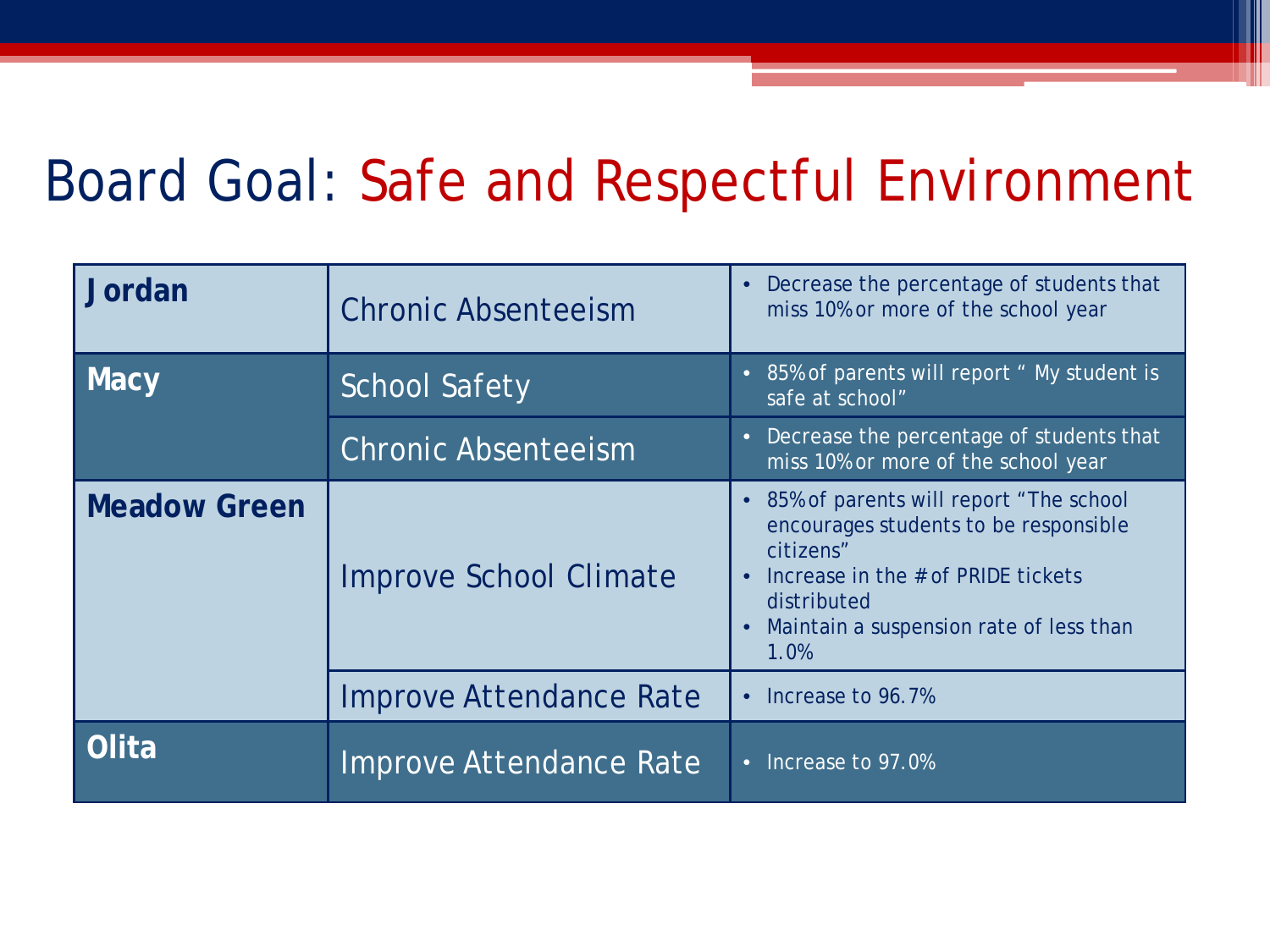## Board Goal: Highly Qualified Staff

| Rancho-Starbuck | Increase the number of<br>technology devices for<br>student use         | Increase of 3% in inventory and weekly use<br>in classrooms |
|-----------------|-------------------------------------------------------------------------|-------------------------------------------------------------|
|                 | Increase resources for<br>implementation of<br><b>Content Standards</b> | • Development of a resource guide                           |